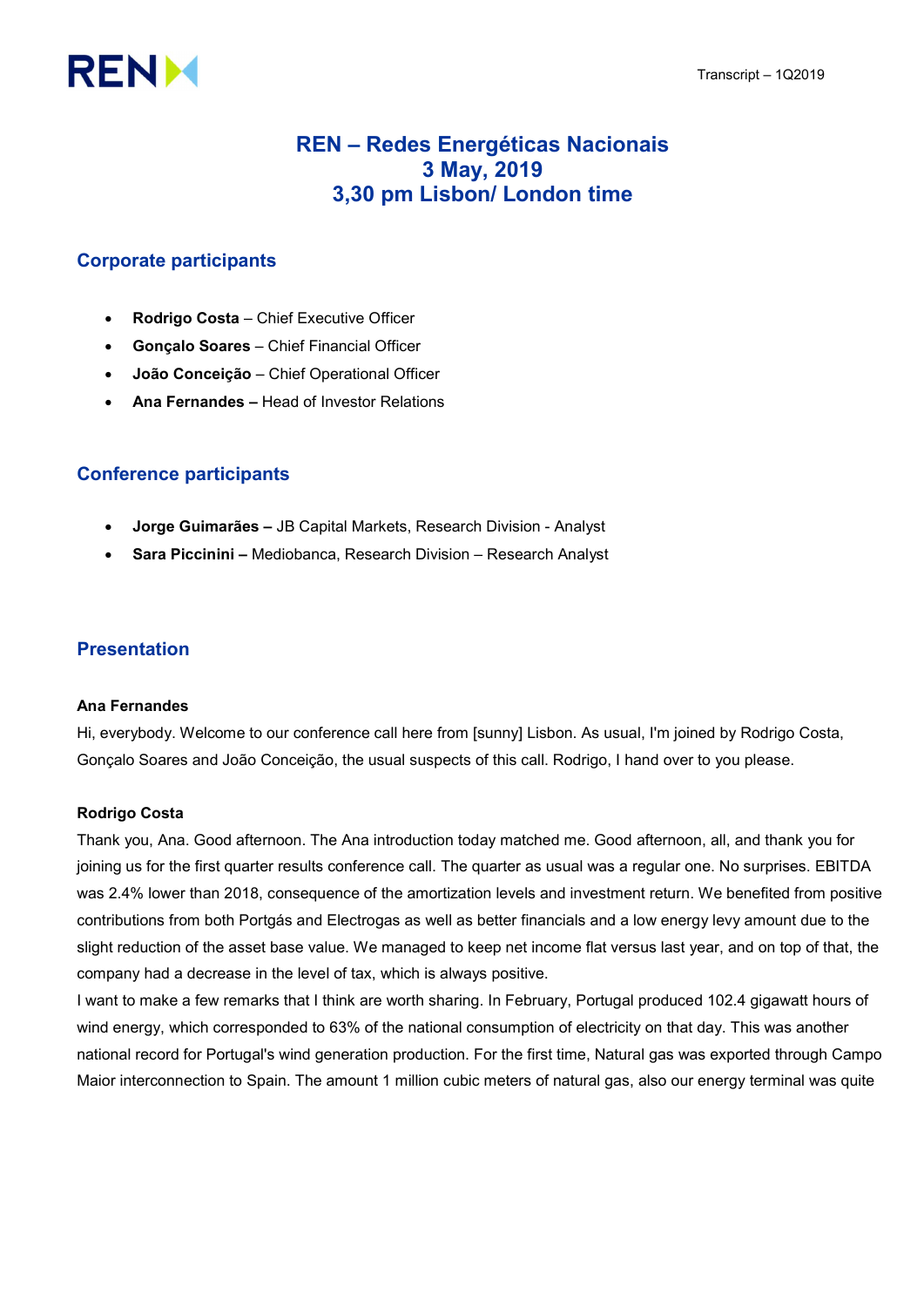busy this quarter with 16 tankers having their gas unloaded. One of the best quarters ever almost twice the regular average.

The energy agency and government approved our electricity and natural gas long-term investment plans and this is important because it's the first time that it happened, and it's a very positive development.

During this quarter, the government announced a 10-year plan for energy sector. The targets are ambitious showing a big commitment to renewables. João will be available during the call to provide with more detail if that comes to question.

And now I will hand over to Gonçalo, that he will go through the presentation and then we will be -- as Ana said, we'll be available for the Q&A.

#### Gonçalo Morais Soares

Hi, hello, good afternoon to you all. So as Rodrigo said, this is a no surprise first quarter as usual. And so EBITDA came down a little bit.

We reached EUR 125.3 million, so this is a drop of 2.4% mainly in the back of assets remuneration. And for the first time, it -- more than only the lower rate, it also because of slightly lower regulated asset base. In terms of financial costs, they were pretty stable and there was no major change, as was also expected as we've been reducing cost for a long time. But you can see that in terms of net profit, we're able to increase it slightly, so it is increasing around 1%. And it is the fact that yield as a result reduced a little bit and taxes are also a little bit lower, which have allowed for the slight increase.

Financial cost benefited not so much from lower rates, but namely also because the stock of debt has come down, we continue to delever at the cash flow pace. So we're able to also have positive impacts from that. And in terms of CapEx, although we certainly desist to make any conclusions, I think that already in the first quarter, we're already showing good signs that we should have a full year above last year, which was also our expectation.

So if we move and we pass the results at a glance, which is Slide #3 and we go straight to Slide #4, we can see that PGB has continued to perform quite well. So if you follow it today, they were already below 1%, the 10-year Portuguese fund, which is an amazing level. And that being said, base RoRs as you can see in the first quarter were more or less flat, they didn't change that much versus last year. So you can see that they are coming down, but the base rates, base rate RoRs did not come down as much, okay? So I think there was a lot of stability there. There are no other public news on gas regulation other than the ones that we gave you a few weeks ago, saying that basically, the adjusted rates of return in the framework is more or less stable. But I will not go into a lot of detail and I'll leave this for the Q&A part, and João will give you a little bit more color and detail on what is published and when we can expect the final version coming out.

In terms of CapEx and moving to Slide #5, as you can see, CapEx is increasing a little bit, so -- but it's still very low value. And that's good sign. So we are expecting the CapEx growth versus -- in ['18] versus '18. We already had said that in terms of business plan, '18 would be the lower year and that it will recover. At the time, the range interval was around EUR 120 million to EUR 145 million, so it's much more likely that as we said at the time, we'll be above this range this year and compensating a bit for the fact that 2019 was lower, but still within the range that we have said at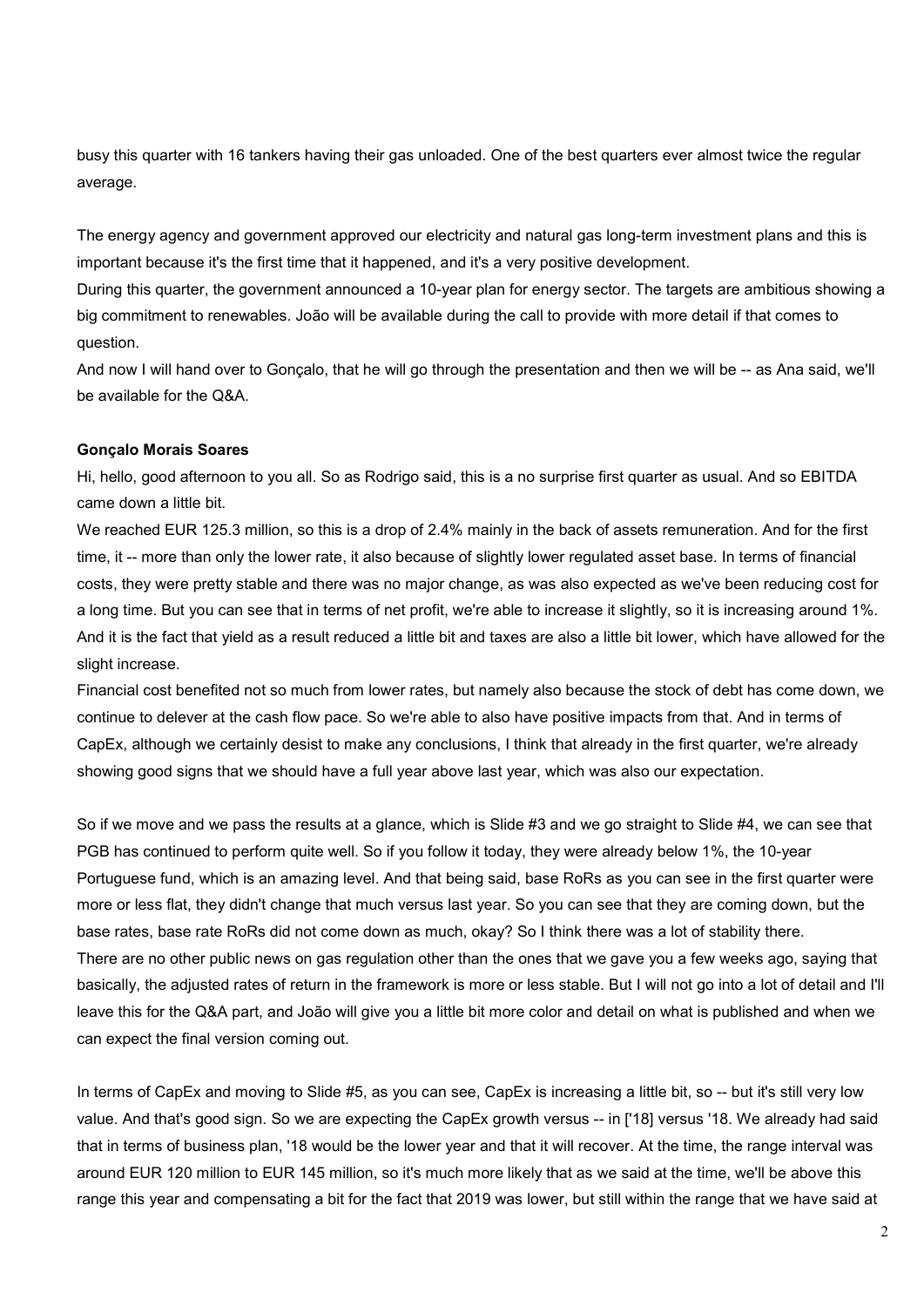that time. So it's fairly, but I think the signs are good and the operational teams are executing within budget and within our expectations.

In terms of Slide #6, what you can see is a normal trend of regulated asset base. We knew. Again, we don't -- we don't tire of saying that we already knew that this was the trend that we have, that we knew that normal domestic RAB would decline and that's why we did the investments that we did before. And I think that as time goes by, CapEx will also go a little bit up and you'll see that the decreasing RAB will be lower. But in this quarter, it's still negative in almost everything, except for Portgás that is as expected also growing. And that's exactly the place that we have idea that there would be growth. So I'd say no surprises anymore. On the investment process, we're more on the positive versus last year.

Slide #7, when we start to look to RAB Remuneration, what you can see is that normally in the last few years, rates and the evolution of rates have a stronger impact in remuneration. Actually that is not so much the fact now, you see that they are also because they are getting to low level, stabilizing a little bit more. And what you see is the impact of the regulated asset base, as I said, previously coming down. So I think there is no -- nothing very much, so that is also having a little bit on revenues, you don't see it in this slide. But in other revenues, which is something that you can see in the other file that Ana published -- that we published on the site and that has more details. You will see that other revenues also go a little bit down, and this is actually more of a timing issue in a way that we recognize certain expenses that we have expensed already, which is actually having in this quarter a negative impact, which should be dilutive along the way and along the year. It's not huge, but it has some impact in terms of year-on-year variation.

So looking at OpEx in Slide #8, what you can see here is a small decrease of overall OpEx. We can start to focus if you want, but we can then go into a little bit more because it's more telling on next slide which is Slide #9, where you see that core OpEx goes down by around EUR 600,000, but this is divided in several parts. So -- and in Slide 8, what you can see is that personnel costs are here increasing 0.4%.

This is partially benefited and Portgás has a partial benefit because this was a year where we are concentrating and we tried to isolate completely Portgás here, but we made a lot of changes in terms of personnel, namely in terms of shared services. So there is a couple hundred thousand euros that you would see not increasing in personnel costs because they are improving on Portgás.

So actually, the increase in personnel costs is a little bit less and the decrease in Portgás is also a little bit less, but they are, I'd say, in line with what we expect.

In terms of overall figures, what you can see is that in terms of -- and you can see that in Slide #9, you see that core OpEx goes down by around EUR 600,000. And this is impacted by several things. And the fact that we don't have the LPG costs impact Portgás. And so positively in this year, we also didn't do the business plan, so we have less consulting. So there we didn't do this year also any bond issuance, which we had last year. So there's a couple of specific costs that make costs improve.

Actually they don't seem to improve so much because there are some increase in costs that have corresponding increases in revenue and transmission business, namely, has the terminal electricity costs and you would see these increase in certain items of costs, but you would not see directly here the impact in terms of revenue.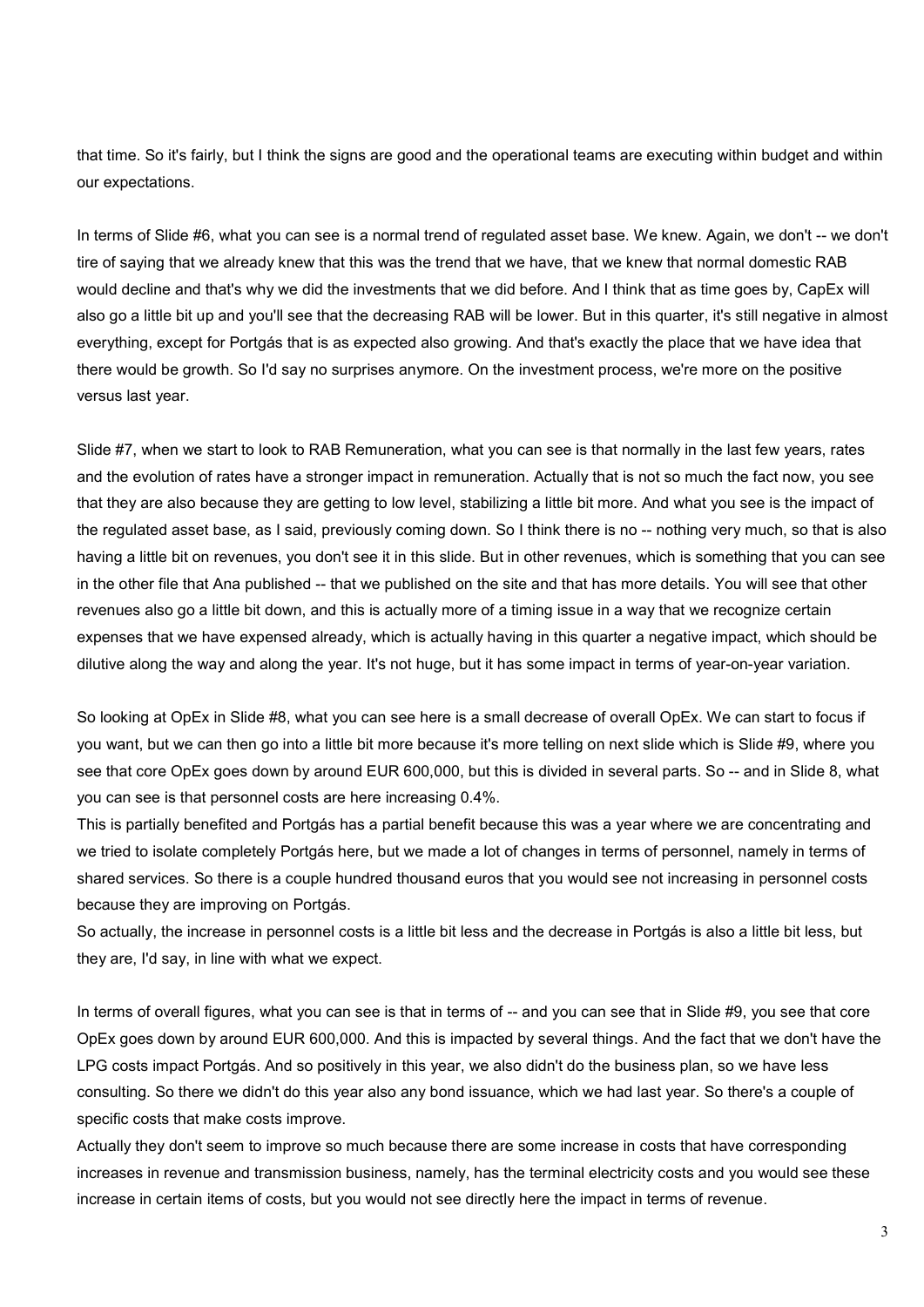That being said, what we still expect is that costs should be, I'd say, flat to slightly declining along these. So I think that in this quarter, they're declining at least a bit more than you should see in full year [numbers].

So in terms of -- and going to Slide #10 in terms of EBITDA, what you can see here is all of the comments that I said. So Portgás is improving a little bit. Electrogas also in this quarter has improved a little bit because of internal global contract, they are a little bit better so they also improved a little bit. The OpEx contribution is what I told you about before. There are certain variable costs at sales revenue that are not here. If we did adjust these there, it would actually be better, the OpEx contribution and it's basically the impact of excess remuneration and other smaller items. Okay?

So I'd say that overall that is the main component of what we see in terms of EBITDA.

So moving to Slide #11 and to below EBITDA. Depreciation is most probably there and there are more or less stable financial results. As I said, there is a small improvement around EUR 1 million. Most of this had to do with volumes. So if you wanted a split, I'd say 80% of this is volume related and 20% of this is more interest rates related, which was almost the same and I had to go to the second decimal point so that we could see that it's still improved a little bit. So we can expect that it should stay, I'd say, more or less stable, okay? Within the year, it can improve a little bit, it can worsen a little bit, but it should stay more or less stable. Unfortunately, it is not linked to the Portuguese PGBs. And in terms of taxes, what you can see is the impact, one is effective tax rate a little bit better, it's around 27%, these fluctuate a little bit. Normally, we see this rate around 28%, so this is still our expectation. Last year, it was a little bit worse because of what we explained to you at year-end, closer to 29%, but I would say that it should still -- our value of 28% should still be the central value. In this quarter, it's a little bit better.

The only good thing that comes out of the fact that we have the regulated asset base coming down is that the special levy, which still here also comes down around almost EUR 1 million, but it's what it is. So we still are paying a very high effective tax rate, close to 38% if we add everything else.

So in terms of -- and looking at Slide #12, in terms of net debt, it is decreasing. This is, I'd say, in line with what we expected. Last year was the year that it decreased more, I'd say, than usual. We are expecting it to decrease this year. It decreased 40. Bear in mind that you should not multiply this really by 4, and we have dividends to be paid. So I'd say we still expect overall net debt to decrease several tens of millions of euros. But in this quarter, in particular, it's been basically driven by the evolution of free cash flow in small variations in working capital, but nothing very significant or material for you to worry about. Okay? I'd say that this is still going in the direction that we felt it would go unless we did other investments, okay?

So in Slide #13, adding all up, we are still able to improve a little bit net profit. But I'd say that it's more or less stable, so this is what we can see between a negative impact in EBITDA and some improvement below EBITDA, but I'd say that it's the main story.

So as final remarks, basically, a first quarter uneventful with no major surprises. EBITDA coming down a little bit, which is also what we expect for the full year. Financial results coming down a little bit, which is also what we have expected. Portgás and Electrogas both adding positively to the company. And so I'd say that overall everything was as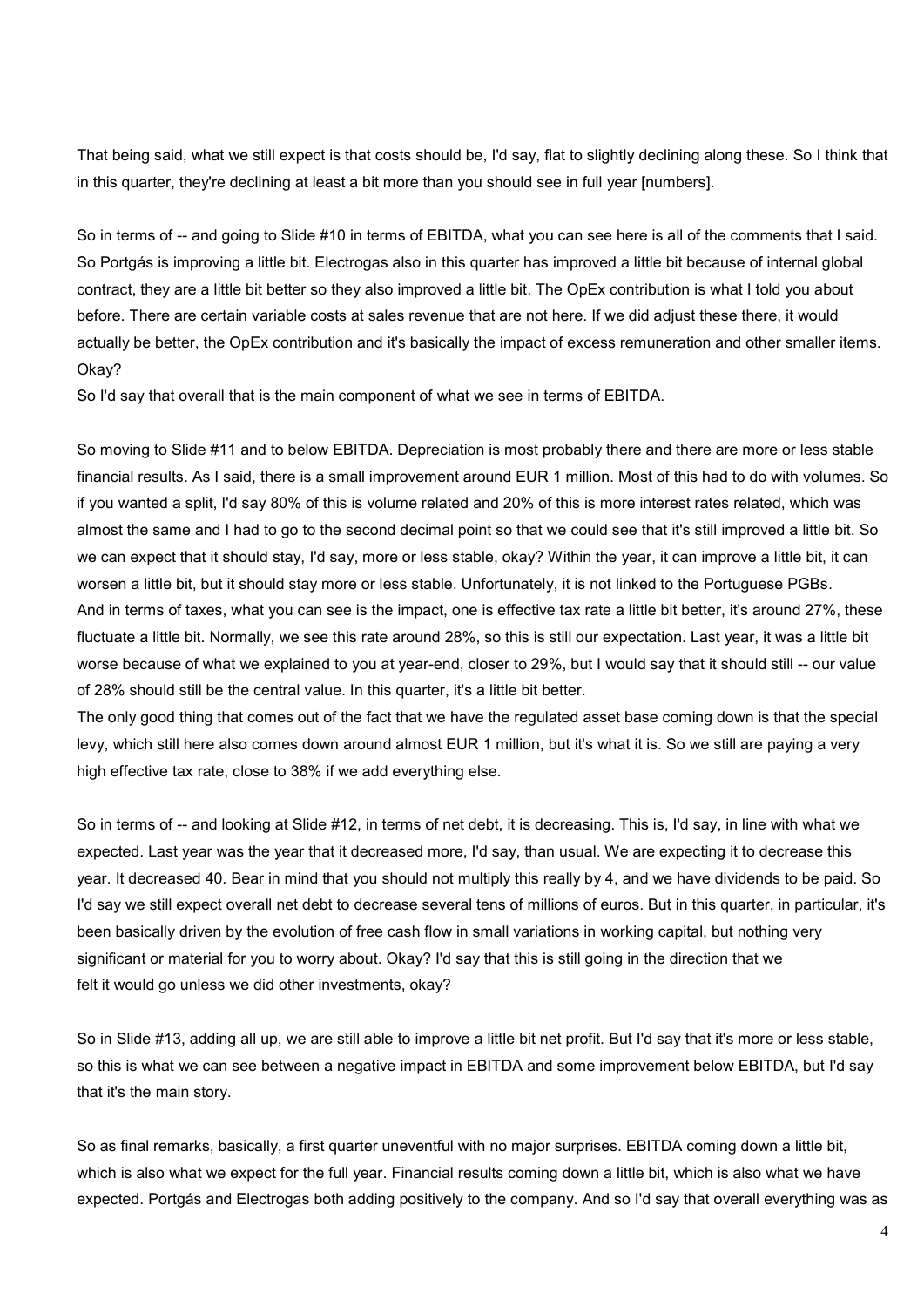expected. I will not go into regulations, João will explain that. Just to say that we already approved last Friday in our AGM our dividend of EUR 0.171 per share. So this is what we have promised you that we will be paying. So this is, again, another objective that we had in the business plan and that we are complying with.

So thank you very much. And we are now going to open for any questions that you may have.

### Q&A

#### Sara Piccinini

Maybe some of them we have already discussed in the past and maybe you gave explanation during the call. So starting from the first one, on the CapEx, do you see any CapEx opportunity in Portugal related to renewables or international interconnections that could underpin your CapEx plan? And if yes, regarding your EUR 400 million related to external opportunities, would you give more priority to Portugal whether to countries in Latam? Then the second question is related to the gas review. I see there is -- the issue had some more comments more than your press release. And also in the press release, you mentioned an incentive for the efficiency factor of Portgás at 2.5%, how this compare with previous regulation and could you quantify the impact on a full year basis? And last question. If you can please explain, again, the dynamic behind the cost? So is it fair to say that this quarter they are a bit lower and this should normalize through the year? And then if you can comment on consensus EBITDA that is now at EUR 481 million if you feel comfortable with that?

#### Gonçalo Morais Soares

Sara, regarding the first question, we -- there's not much we can say at this point. We are working, we are studying alternatives for investments, but we do not have at the moment anything we can report. This is like it was in the past periods. This is a work that we do. We keep doing our research. Sometimes we take a step further trying to understand if we have the right opportunity or not. The key thing is it's -- the most important thing is not to know on our side if it's going to be Portugal, if it's going to be outside. It's about our basic rules. We do not want to take on risks. We do not want to do anything that is out of the reach for our accounts. And as soon as something comes up, we will disclose it as we should. But for the moment, there is nothing really we can anticipate. Other than saying that we keep doing our work and we're not going to do any investment because we are late or not in the program that we have.

#### João Faria Conceição

For the regulation part, let's start by the end with your question regarding Portgás efficiency factor, tax efficiency factor. There was a slight increase, now it's 2.5% a year. Previously the variable was around 2% a year. So there's not a big change in this efficiency factor, which is not really material in terms of impacts on the accounts of Portgás and accounts of RENE. Regarding the overall view on the regulation, it came basically much in line with what we were expecting. I would say that the major change were more at the level of the regulatory period, which has changed from 3 to 4 years, starting in January and no longer in the middle of the year. So this current regulatory period will last until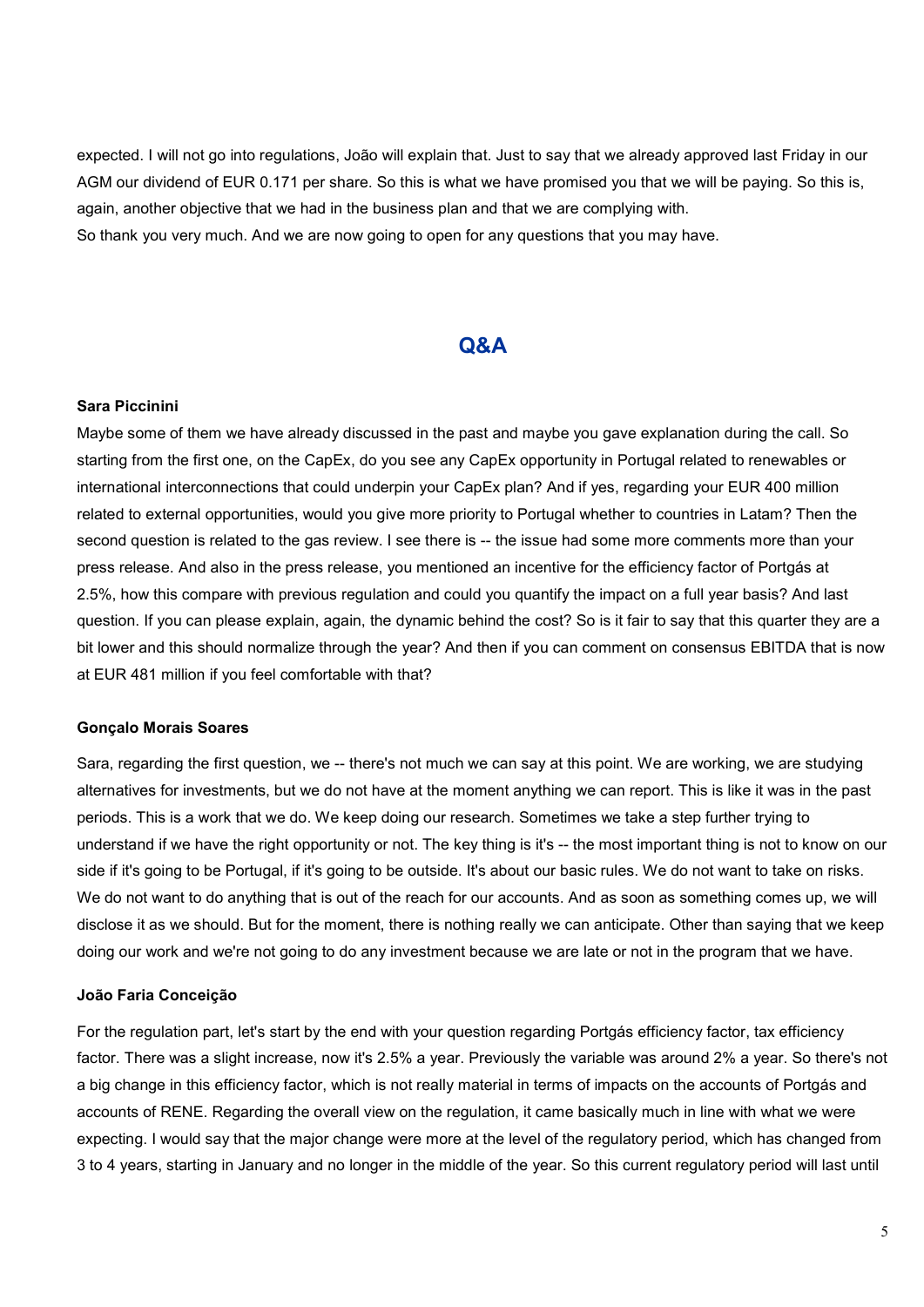the end of this year. The rate of return, it basically -- what they did is they used the typical CAPM approach and they used the same methodology and they came out more or less by doing and upgrading the current variables on this CAPM approach. And the indexation mechanism was adjusted to reflect the new rate of return, so no big change versus what we were expecting. I would stress, again, that this rate of return is basically in line with the base rate of return for electricity.

#### Rodrigo Costa

So relative to your question of growth dynamic, as I told you, the decrease in cost that we're having this quarter should not be view that's what we would expect in terms of variation to the full year. So they are decreasing close to 3% and you should expect a decrease much lower than that, why? Because you have the impact of having costs of bond issuance last year that you don't have this year. You have business plan costs last year that you don't have this year. Then specifically looking inside Portgás, you have LPG costs that you had last year that you don't have this year, then you have some delays which is more of detail in terms of some IT costs. So all of these put together makes us see that, yes, overall in the year, this should decrease, but they should decrease more into the 0% to minus 1% than into the minus 3%. Okay? Relative to the consensus that you have in the market, we are comfortable with it, okay? Thank you.

#### Jorge Guimarães

I have three. First, regarding the solar options in Portugal, can you elaborate a bit on what is -- what run rate of installations is embedded in your current CapEx objective? I mean, the domestic organic CapEx you forecasted between the EUR 120 million to EUR 145 million per year, how much -- if possible, how much -- how many megawatts does this correspond to? And in such sense, if the installations are higher, then what was originally anticipated if you could revise up your CapEx expectations? Then what is your view about the possible investments outside Portugal? And third, do you see with the end of the offer for EDP, any change in the relation with your main shareholder, State Grid, namely, any possibility of selling them some assets outside Portugal like the some financial stakes you have? Many things.

#### Rodrigo Costa

Now let me start by your first question. If I well understood, you're basically referring to the impacts on the solar options. (inaudible) basically the amount that the government has already done in terms of solar new power. This basically corresponds to the confirmation of CapEx that we have foreseen in our business plan for the first quarter of the next decade. So there is a slight upside in terms of our internal CapEx. The difference will come afterwards depending on if this objective is increased or not. But this is something that we have to see depending on the development of solar. There is basically -- in a nut shell, there is upside versus what we have foreseen so far.

#### João Faria Conceição

Regarding the -- our investments, let's say, problem or business development, as I said in my answer to Sara, we don't have any change or anything that we can anticipate at the moment. It's always important to remind that we have a very, very big commitment to Portugal.

We -- in our strategic plan, we always made it very carefully, 4 years ago last year and that's not changing at all. With that said, of course, we are looking -- we don't have projects coming to the market or opportunities coming to the market every day. In Portugal, for sure, the investment opportunities are very scarce and -- but we're not going to make any